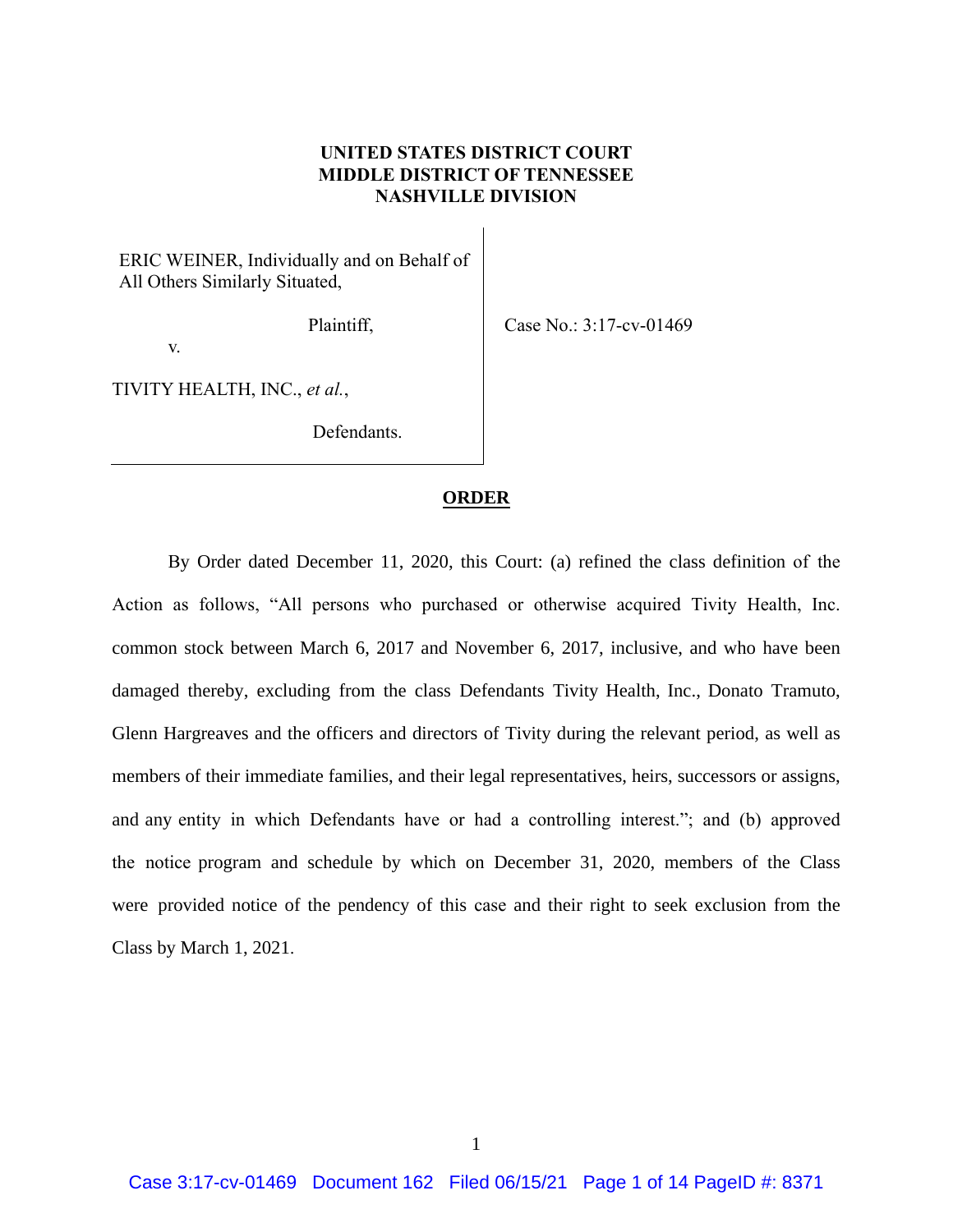Lead Plaintiff Oklahoma Firefighters Pension & Retirement System ( "Class Representative"), on behalf of itself and the other members of the Class (as defined below), and Defendants Tivity Health, Inc. ("Tivity"), Donato Tramuto, Adam Holland, and Glenn Hargreaves (collectively, "Defendants," and together with Class Representative, on behalf of itself and the other members of the Class, the "Parties") have determined to settle all claims asserted against Defendants in this case with prejudice on the terms and conditions set forth in the Stipulation and Agreement of Settlement dated June 10, 2021 (the "Stipulation"), subject to approval of this Court (the "Settlement").

Additionally, the Class Representative has made an application, pursuant to Rule 23 of the Federal Rules of Civil Procedure, for an order preliminarily approving the Settlement in accordance with the Stipulation.

Having considered: (a) the Class Representative's motion for preliminary approval of the Settlement, and (b) the Stipulation and the exhibits attached thereto, the Court makes the following findings. Unless otherwise defined herein, all capitalized words contained herein shall have the same meanings as they have in the Stipulation.

 1. **Preliminary Approval of the Settlement** – The Court hereby preliminarily approves the Settlement, in the Stipulation, and finds that the Parties have shown the Court that it will likely be able to approve the proposed Settlement as being fair, reasonable, and adequate to the Class under Federal Rule of Civil Procedure 23(e)(2), subject to further consideration at the Settlement Hearing.

2. **Settlement Hearing** – The Court will hold a hearing (the "Settlement Hearing")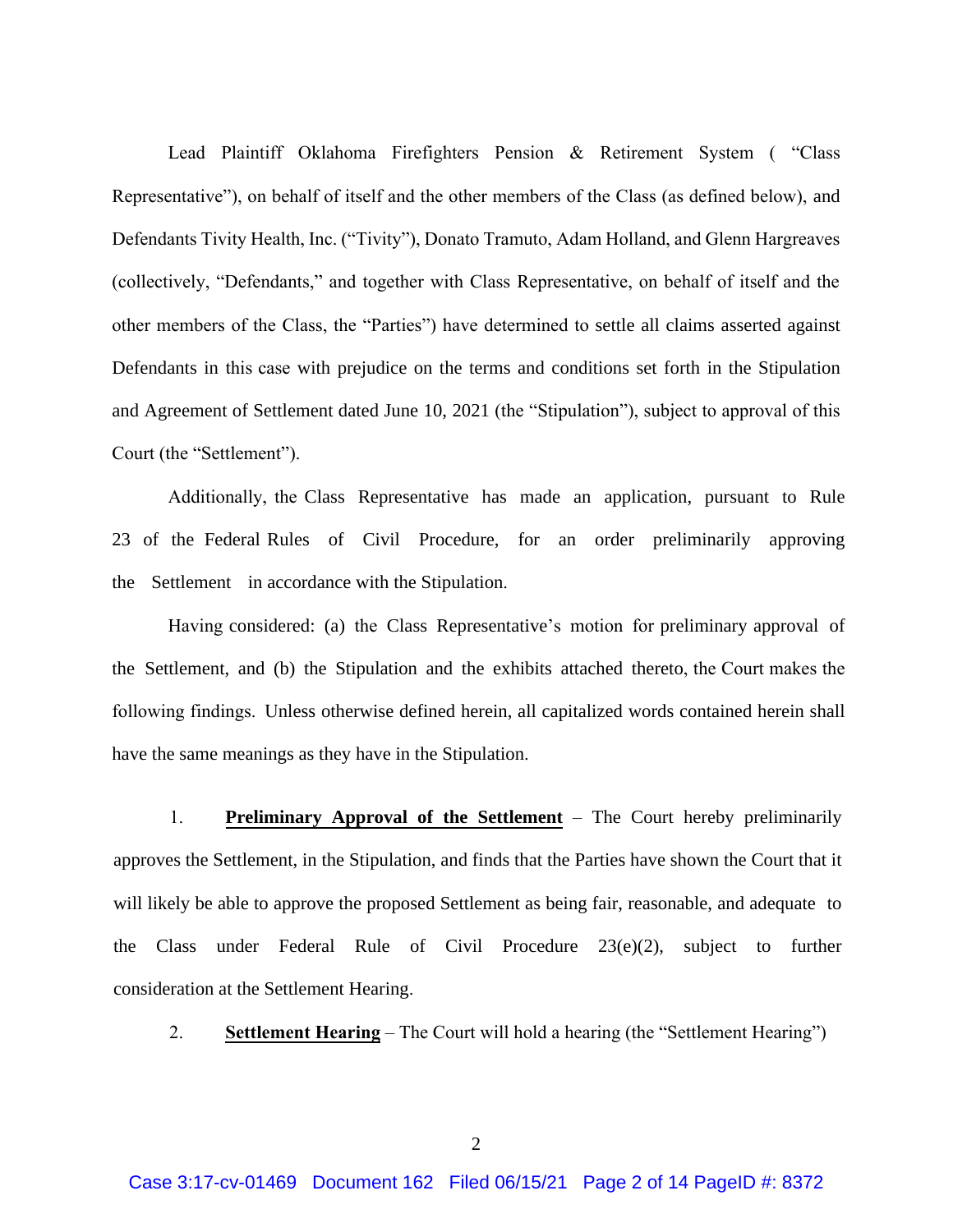on **October 4, 2021,** at **4:00 p.m.** at the United States District Court for the Middle District of Tennessee, Estes Kefauver Federal Building & Courthouse, 801 Broadway, Courtroom A859, Nashville, TN 37203, for the following purposes: (a) to determine whether the proposed Settlement on the terms and conditions provided for in the Stipulation is fair, reasonable, and adequate to the Class, and should be approved by the Court; (b) to determine whether a Judgment should be entered dismissing this case with prejudice against Defendants; (c) to determine whether the proposed Plan of Allocation for the proceeds of the Settlement is fair and reasonable and should be approved; (d) to determine whether the motion by Class Counsel for an award of attorneys' fees and reimbursement of expenses should be approved; and (e) to consider any other matters that may properly be brought before the Court in connection with the Settlement.

 $3<sub>1</sub>$ **Approval of Form and Content of Notice** – The Court (a) approves, as to form and content, the Notice, the Claim Form, and the Summary Notice, submitted by the parties (Doc. Nos. 161-2; 161-3; and 161-4), and (b) finds that the procedures established for publication, mailing, and distribution of the Notice, the Claim Form, and the Summary Notice substantially in the manner and form set forth in Paragraph 4 of this Order (i) is the best notice practicable under the circumstances; (ii) constitutes notice that is reasonably calculated, under the circumstances, to apprise Class Members of the pendency of the Action, of the effect of the proposed Settlement (including the Releases to be provided thereunder), of their right to object to the Settlement and/or the Plan of Allocation, of their right to exclude themselves from the Class, and of their right to appear at the Settlement Hearing; (iii) constitutes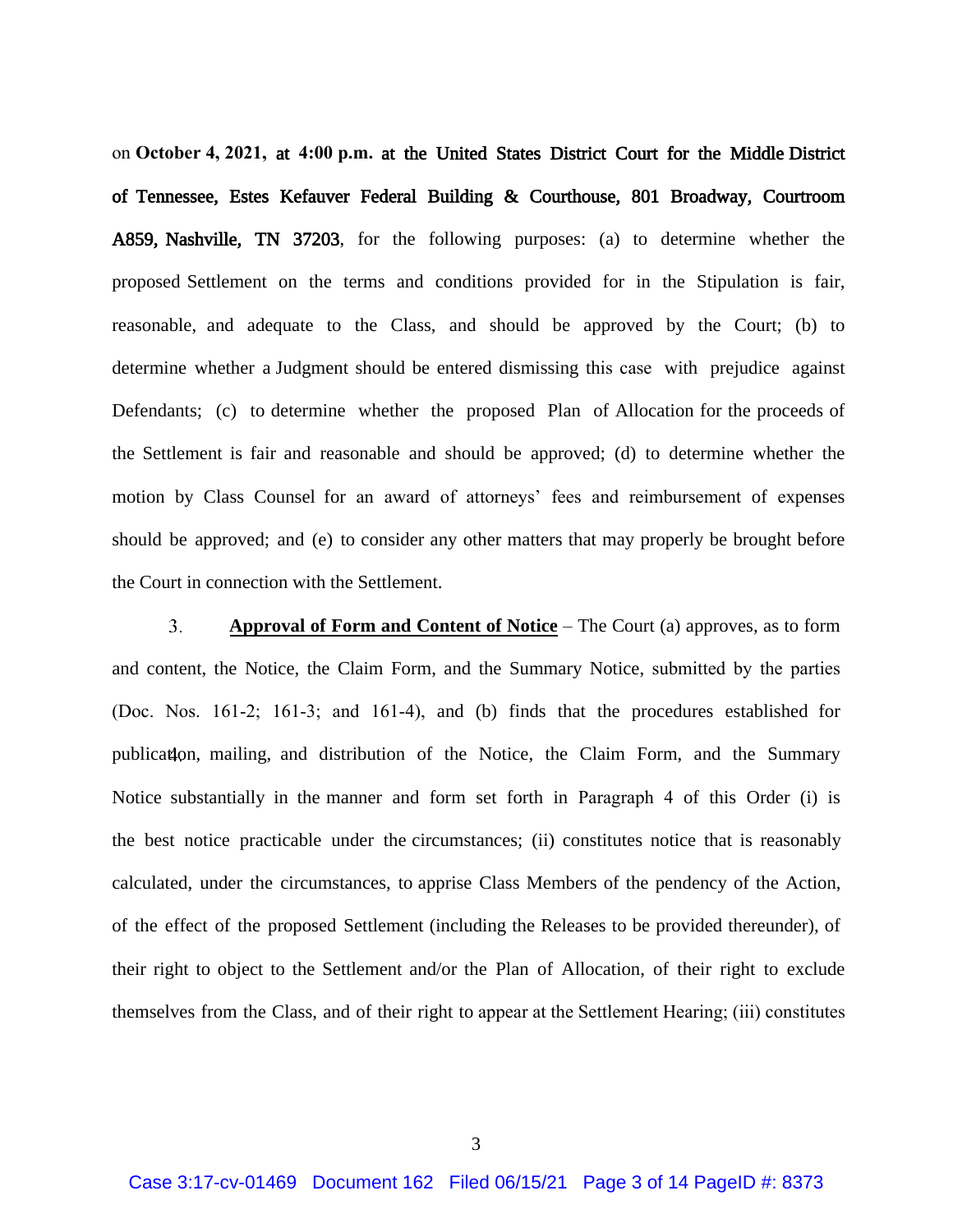due, adequate, and sufficient notice to all persons and entities entitled to receive notice of the proposed Settlement; and (iv) satisfies the requirements of Rule 23 of the Federal Rules of Civil Procedure, the United States Constitution (including the Due Process Clause), the Private Securities Litigation Reform Act of 1995, 15 U.S.C. § 78u-4, as amended, and all other applicable law and rules. The date and time of the Settlement Hearing shall be included in the Notice and Summary Notice before they are mailed (and/or e-mailed) and published, respectively.

4. **Retention of Claims Administrator and Manner of Giving Notice** – The Court approves the appointment of Epiq Class Action & Claims Solutions Inc. (the "Claims Administrator") who, under the supervision of Class Counsel and subject to the jurisdiction of the Court, shall supervise and administer the notice procedure, as well as the processing of Claims, as follows:

(a) not later than twenty (21) calendar days after the date of entry of this Order ("Notice Date"), the Claims Administrator shall cause a copy of the Notice and the Claim Form, ("Notice Packet"), to be mailed by first-class mail, or e-mailed, to potential Class Members who may be identified through reasonable effort;

(b) on or before the Notice Date, the Claims Administrator shall cause downloadable copies of the Notice and the Claim Form to be posted on https://tivitysecuritieslitigation.com (the "Settlement Website"), a website dedicated to the administration of the Settlement;

4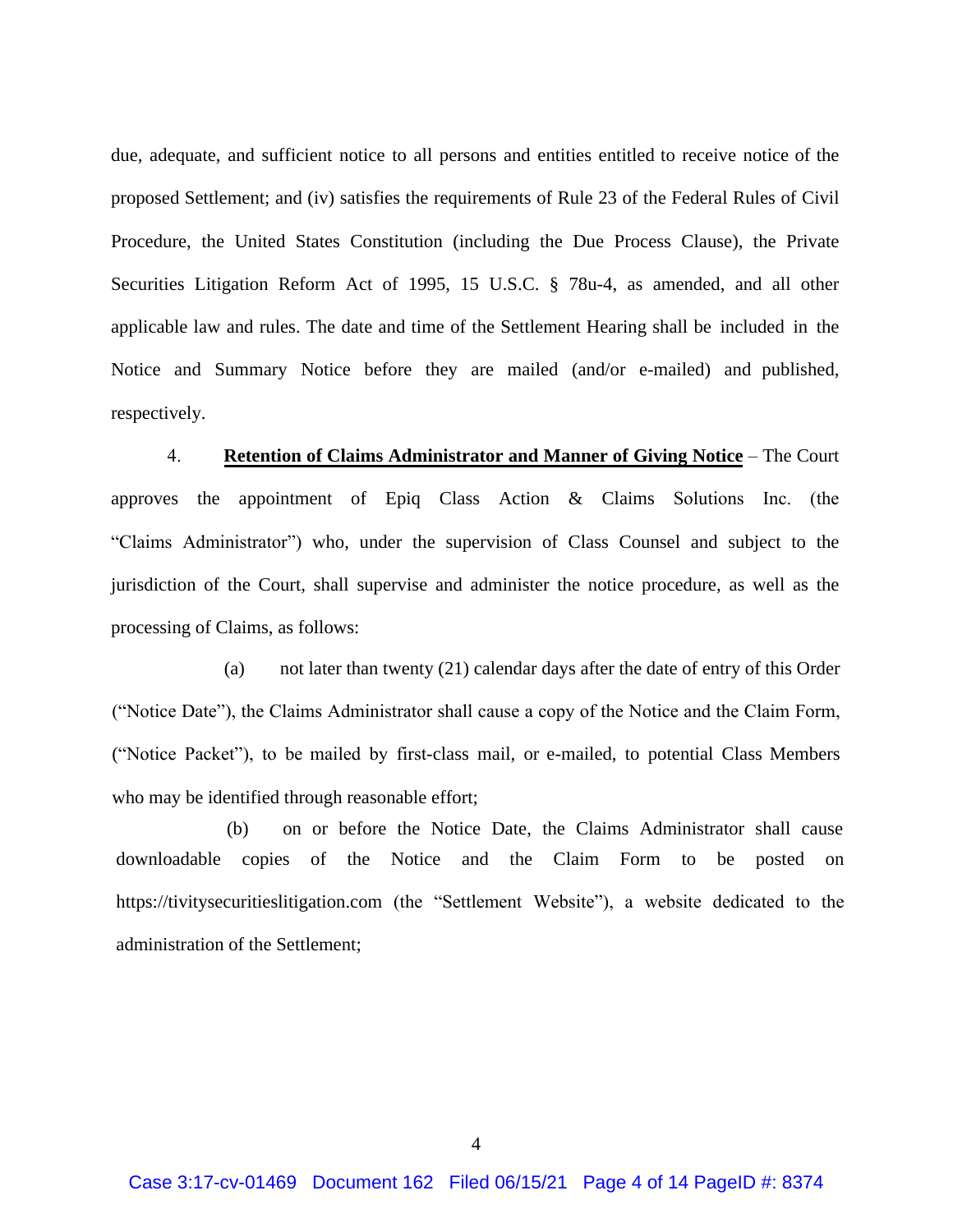(c) not later than ten (10) calendar days after the Notice Date, the Claims Administrator shall cause the Summary Notice, to be transmitted once over *PR Newswire*; and

(d) not later than ten (10) calendar days prior to the Settlement Hearing, Class

Counsel shall serve on Defendants' Counsel and file with the Court proof, by affidavit or declaration, of such mailing and publication.

5. **Nominee Procedures** – Brokers and other nominees who purchased or otherwise acquired Tivity common stock during the Class Period for the benefit of another person or entity shall (a) within seven (7) calendar days of receipt of the Notice, request from the Claims Administrator sufficient copies of the Notice Packet to forward to all such beneficial owners and within seven (7) calendar days of receipt of those Notice Packets forward them to all such beneficial owners; or (b) within seven (7) calendar days of receipt of the Notice, send a list of the names and addresses (and e-mail addresses, if available) of all such beneficial owners to the Claims Administrator in which event the Claims Administrator shall promptly mail or e-mail the Notice Packet to such beneficial owners. Nominees or custodians who elect to send the Notice Packet to their beneficial owners shall send a written certification to the Claims Administrator confirming that the mailing has been made as directed. Additional copies of the Notice Packet shall be made available to any nominee or custodian requesting same for the purpose of distribution to beneficial owners. If requested, nominees or custodians may be reimbursed solely for reasonable out-of-pocket expenses, up to \$0.70 per notice mailed or \$.10 per name and address provided to the Claims Administrator, incurred in providing notice to beneficial owners, which expenses would not have been incurred except for the sending of such notice, and subject to further order of this Court with respect to any dispute concerning such reimbursement.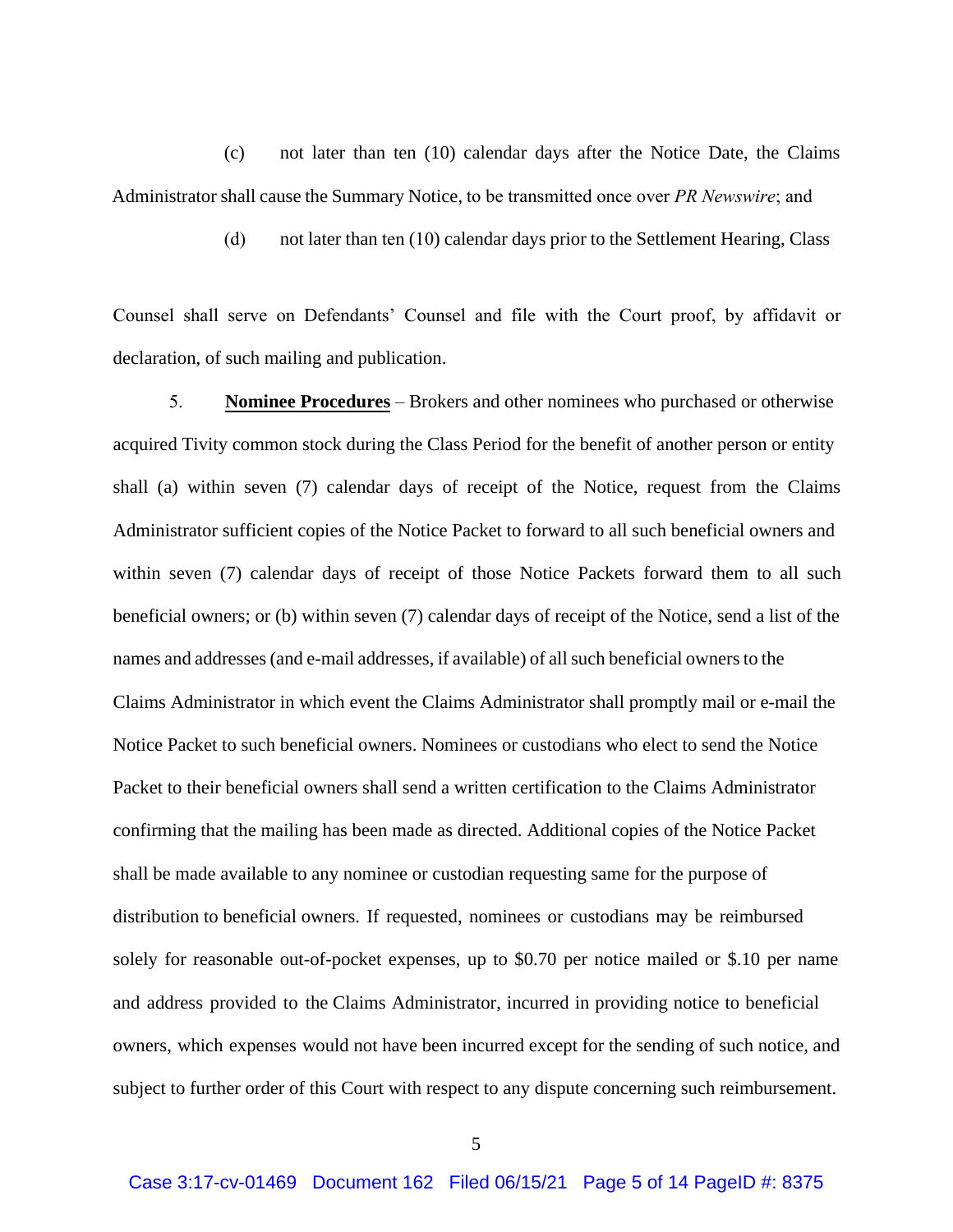6. **Participation in the Settlement** – Class Members who wish to participate in the Settlement and to be eligible to receive a distribution from the Net Settlement Fund must complete and submit a Claim Form in accordance with the instructions contained therein. Unless the Court orders otherwise, all Claim Forms must be postmarked, or submitted online, no later than seven (7) calendar days prior to the Settlement Hearing. Notwithstanding the foregoing, Class Counsel may submit to the Court any late Claim for approval. By submitting a Claim, a person or entity shall be deemed to have submitted to the jurisdiction of the Court with respect to his, her, or its Claim and the subject matter of the Settlement.

7. Each Claim Form submitted must satisfy the following conditions: (a) it must be properly completed, signed, and submitted in a timely manner in accordance with the provisions of Paragraph 6; (b) it must be accompanied by adequate supporting documentation for the transactions and holdings reported therein, in the form of broker confirmation slips, broker account statements, an authorized statement from the broker containing the transactional and holding information found in a broker confirmation slip or account statement, or such other documentation as is deemed adequate by Class Counsel or the Claims Administrator; (c) if the person executing the Claim Form is acting in a representative capacity, a certification of his, her, or its current authority to act on behalf of the Class Member must be included in the Claim Form to the satisfaction of Class Counsel or the Claims Administrator; and (d) the Claim Form must be complete and contain no material deletions or modifications of any of the printed matter contained therein and must be signed under penalty of perjury.

8. Any Class Member who or that does not timely and validly submit a Claim Form or whose Claim is not otherwise approved by the Court: (a) shall be deemed to have waived his, her, or its right to share in the Net Settlement Fund; (b) shall be forever barred from participating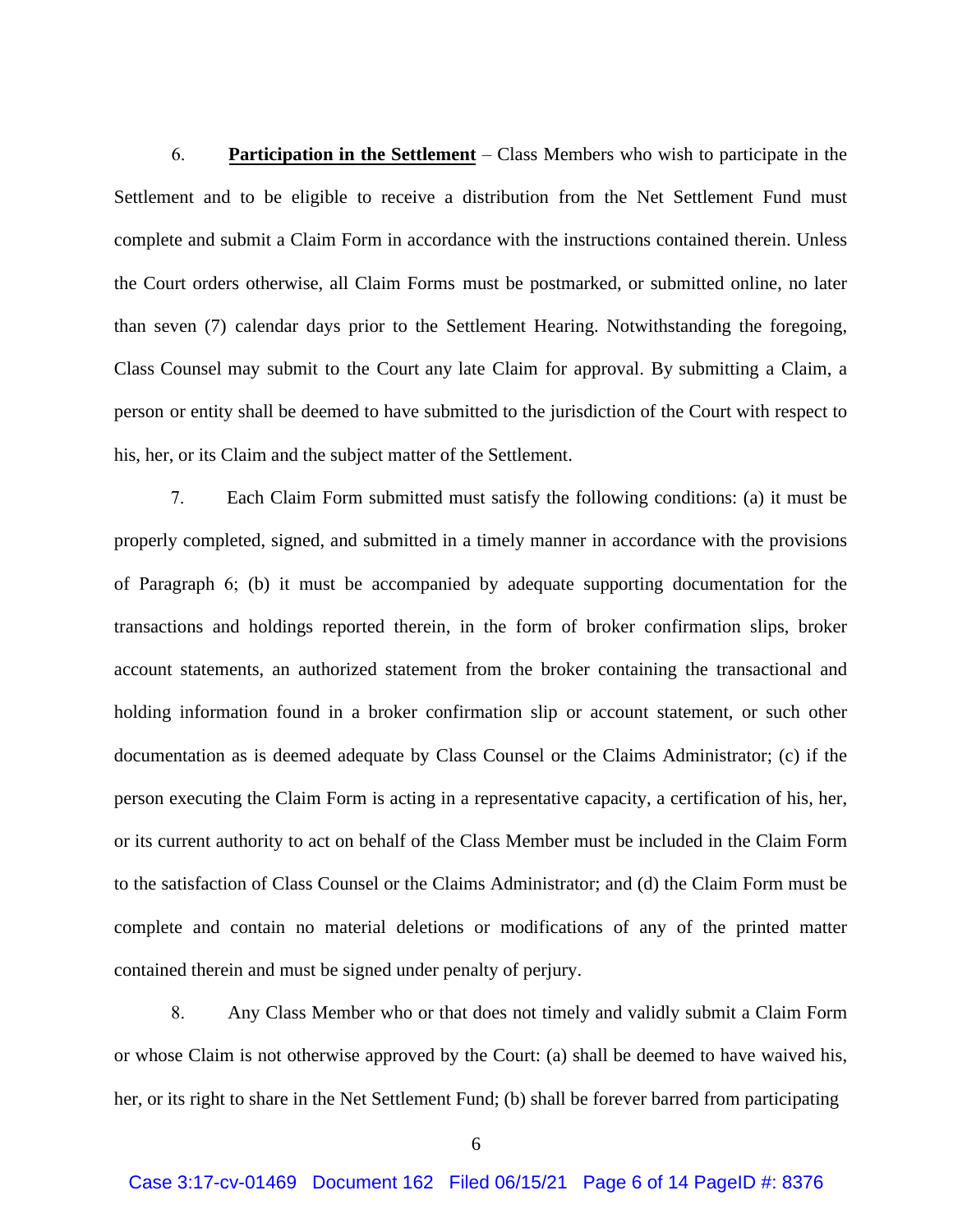in any distributions therefrom; (c) shall be bound by the provisions of the Stipulation and the Settlement and all proceedings, determinations, orders, and judgments in the Action relating thereto, including, without limitation, the Judgment and the Releases provided for therein; and (d) will be barred from commencing, instituting, maintaining, prosecuting, or continuing to prosecute any or all of the Released Plaintiffs' Claims against each and all of the Defendant Releasees, as more fully described in the Stipulation and Notice. Notwithstanding the foregoing, late Claim Forms may be accepted for processing as set forth in Paragraph 6 above.

 9. **Exclusion From the Class** – Any member of the Class who wishes to exclude himself, herself, or itself from the Class must request exclusion in writing within the time and in the manner set forth in the Notice, which shall provide that: (a) any such request for exclusion from the Class must be mailed or delivered such that it is received no later than fourteen (14) calendar days prior to Settlement Hearing to: *Tivity Securities Litigation*, Exclusions, c/o Epiq Class Action & Claims Solutions, Inc., PO Box 3679, Portland, OR 97208-3679, and (b) each request for exclusion must (i) state the name, address, and telephone number of the person or entity requesting exclusion, and in the case of entities, the name and telephone number of the appropriate contact person; (ii) state that such person or entity "requests exclusion from the Class in *Eric Weiner v. Tivity Health Inc, et al.*, No. 3:17-cv-01469"; (iii) state the number of shares of Tivity common stock that the person or entity requesting exclusion purchased/acquired between March 6, 2017 and November 6, 2017, both dates inclusive, as well as the dates, number of shares, and prices of each such purchase/acquisition; (iv) state the number of shares of Tivity common stock that the person or entity requesting exclusion sold between March 6, 2017 and November 6, 2017, both dates inclusive, as well as the dates, number of shares, and prices of each such sale; and (v) be signed by the person or entity requesting exclusion or an authorized representative. A request for exclusion shall not be effective unless it provides all the required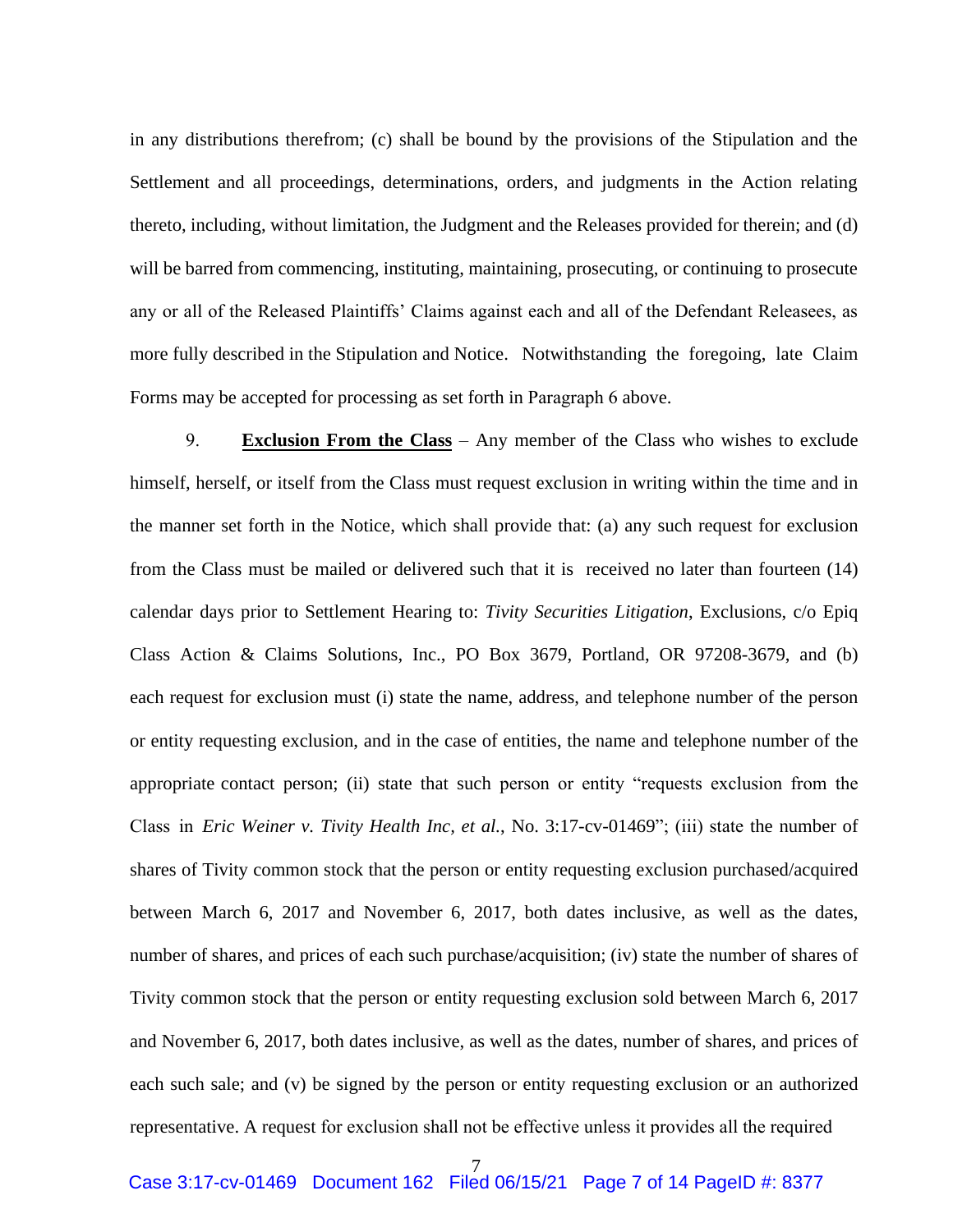information and is received within the time stated above, or is otherwise accepted by the Court.

 10. Any person or entity who or that timely and validly requests exclusion in compliance with the terms stated in this Order and is excluded from the Class shall not be a Class Member, shall not be bound by the terms of the Settlement or any orders or judgments in the Action, and shall not receive any payment out of the Net Settlement Fund.

 11. By Order dated December 11, 2020, this Court approved the notice program and schedule by which on December 31, 2020, members of the Class were provided notice of the pendency of this Action and their right to seek exclusion from the Class by March 1, 2021. No Class Members requested exclusion by the specified deadline. Thus, all Class Members: (a) shall be deemed to have waived his, her, or its right to be excluded from the Class; (b) shall be forever barred from requesting exclusion from the Class in this or any other proceeding; (c) shall be bound by the provisions of the Stipulation and Settlement and all proceedings, determinations, orders, and judgments in the Action, including, but not limited to, the Judgment and the Releases provided for therein; and (d) will be barred from commencing, instituting, maintaining, prosecuting, or continuing to prosecute any or all of the Released Plaintiffs' Claims against any of the Defendant Releasees, as more fully described in the Stipulation and Notice.

 12. **Appearance and Objections at Settlement Hearing** – Any Class Member who or that does not request exclusion from the Class may enter an appearance in the Action, at his, her, or its own expense, individually or through counsel of his, her, or its own choice, by filing with the Clerk of Court and delivering to representatives of both Class Counsel and Defendants' Counsel, at the addresses set forth in Paragraph 13 below, a notice of appearance such that it is received no later fourteen (14) calendar days prior to the Settlement Hearing, or as the Court may otherwise direct. Any Class Member who does not enter an appearance will be represented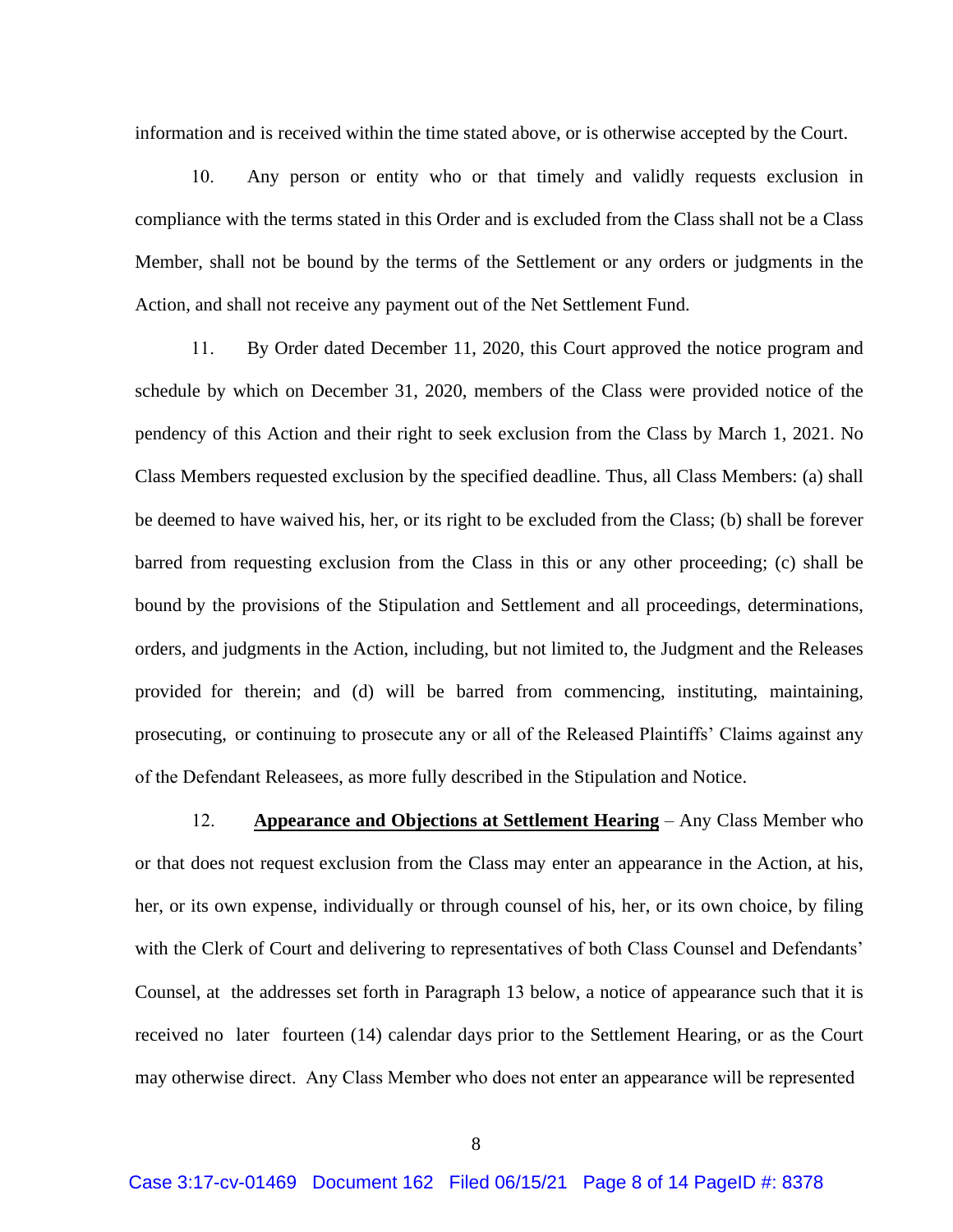by Class Counsel.

13. Any Class Member who or that does not request exclusion from the Class may submit a written objection to the proposed Settlement, the proposed Plan of Allocation, Class Counsel's motion for an award of attorneys' fees and expenses, and/or reimbursement for the Class Representative's expenses, and appear and show cause, if he, she, or it has any cause, why the proposed Settlement, the proposed Plan of Allocation, Class Counsel's motion for attorneys' fees and expenses, and/or reimbursement for the Class Representative's expenses should not be approved; *provided, however*, that no Class Member shall be heard or entitled to contest the approval of the terms and conditions thereof unless that person or entity has filed a written objection with the Court and served copies of such objection on representatives of both Class Counsel and Defendants' Counsel at the addresses set forth below such that they are received no later than fourteen (14) calendar days prior to the Settlement Hearing.

## **Class Counsel**

Daniel S. Sommers Christina D. Saler Jessica (Ji Eun) Kim Joshua C. Handelsman COHEN MILSTEIN SELLERS & TOLL PLLC 1100 New York Avenue, N.W. West Tower, Suite 500 Washington, D.C. 20005-3934

## **Defendants' Counsel**

Jessica P. Corley Lisa R. Bugni Brandon R. Keel KING & SPALDING LLP 1180 Peachtree Street N.E. Atlanta, GA 30309

14. Any objections by a Class Member must: (a) state the name, address, and telephone number of the person or entity objecting and must be signed by the objector; (b) state whether the objector is represented by counsel and, if so, the name, address, and telephone number of the objector's counsel; (c) indicate whether the objection applies only to the objector, to a specific subset of the Class, or to the entire Class; (d) state with specificity the grounds for the Class Member's objection or objections, and the specific reasons for each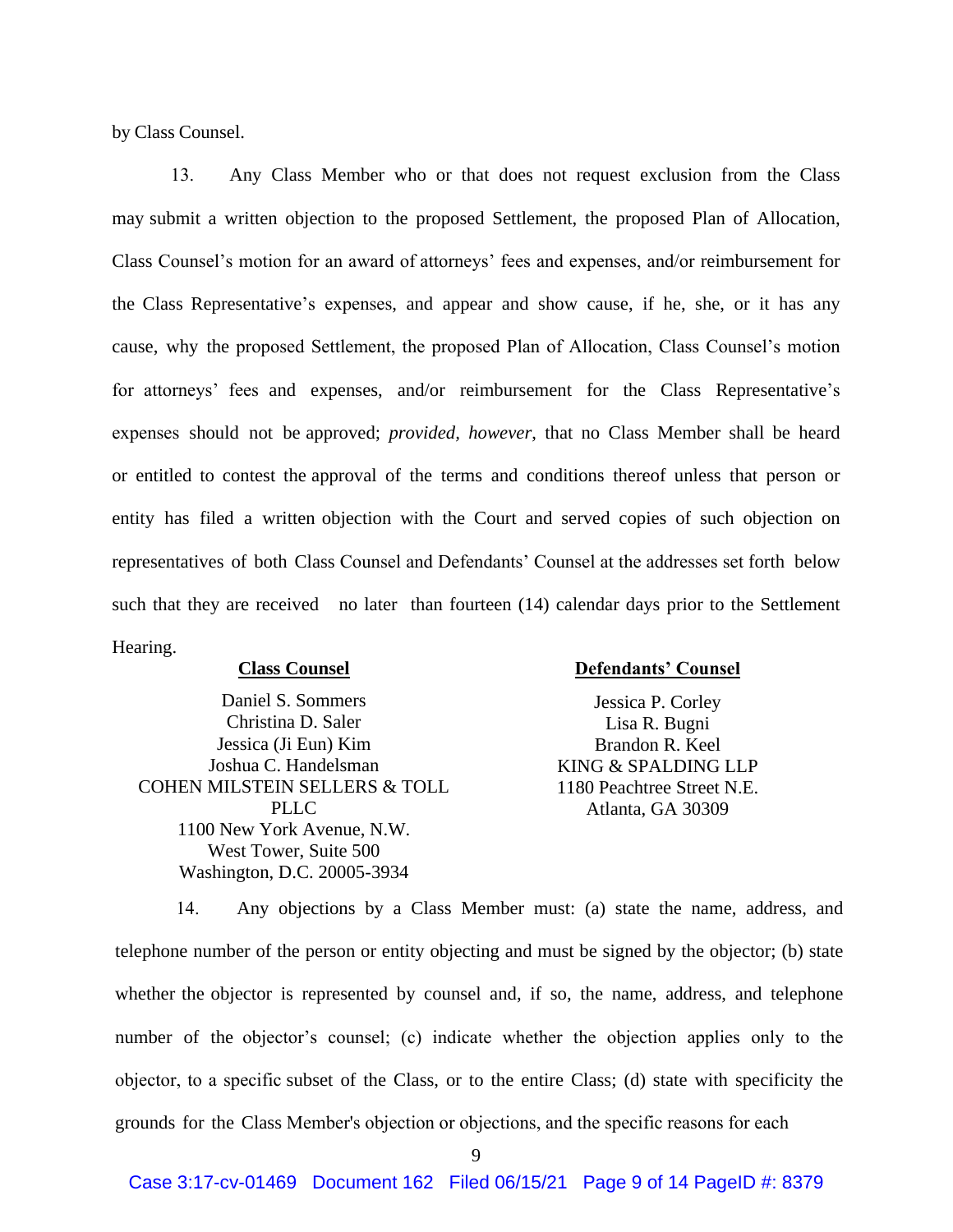objection, including any legal and evidentiary support the Class Member wishes to bring to the Court's attention; and (e) include documents sufficient to prove membership in the Class, consisting of (i) documents showing the number of shares of Tivity common stock that the objector purchased/acquired between March 6, 2017 and November 6, 2017, both dates inclusive, as well as the dates, number of shares, and prices of each such purchase/ acquisition, and (ii) documents showing the number of shares of Tivity common stock that the objector sold between March 6, 2017 and November 6, 2017, both dates inclusive, as well as the dates, number of shares, and prices of each such sale. Documentation establishing membership in the Class must consist of copies of brokerage confirmation slips or monthly brokerage account statements, or an authorized statement from the objector's broker containing the transactional and holding information found in a broker confirmation slip or account statement. Objectors who enter an appearance and desire to present evidence at the Settlement Hearing in support of their objection must include in their written objection or notice of appearance the identity of any witnesses they may call to testify and any exhibits they intend to introduce into evidence at the hearing. Objectors shall be allowed to present argument and evidence solely at the discretion of the Court.

 15. Subject to the Court's discretion any Class Member who or that does not make his, her, or its objection in the manner provided herein shall be deemed to have waived his, her, or its right to object to any aspect of the Settlement, the Plan of Allocation, and Class Counsel's motion for an award of attorneys' fees and reimbursement of Litigation Expenses and shall be forever barred and foreclosed from objecting to the fairness, reasonableness, or adequacy of the Settlement, the Plan of Allocation, the requested attorneys' fees and expenses, the reimbursement for Class Representative's expenses, or from otherwise being heard concerning the Settlement, the Plan of Allocation, the requested attorneys' fees and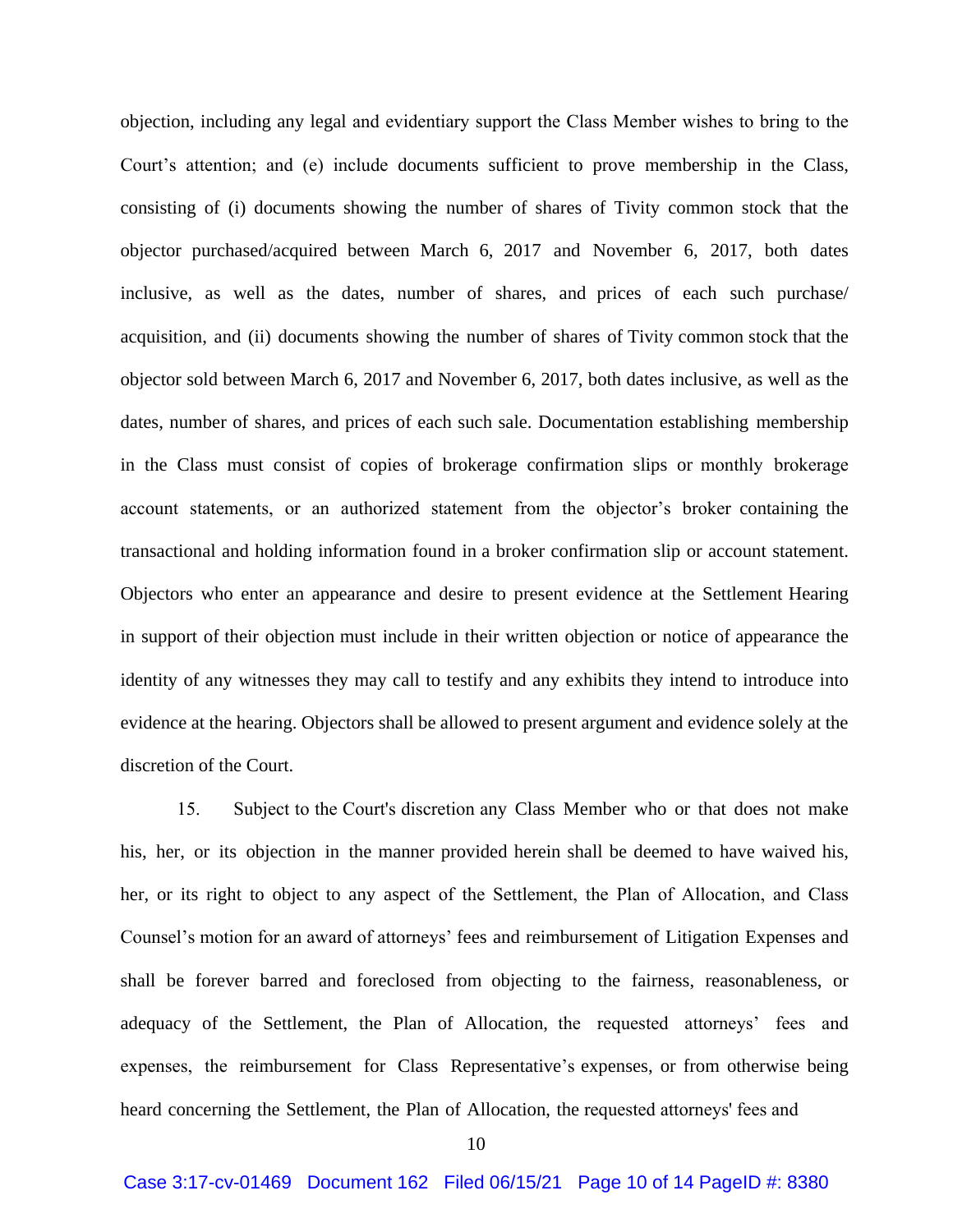expenses, or reimbursement for Class Representative's expenses in this or any other proceeding.

 16. **Stay and Temporary Injunction** – The Court hereby stays all proceedings in the Action other than proceedings necessary to carry out or enforce the terms and conditions of the Stipulation. Further, pending final determination of whether the Settlement should be approved, the Court bars and enjoins Class Representative, and all other Class Members, from commencing or prosecuting any and all of the Released Plaintiffs' Claims against each and all of the Defendant Releasees.

 17. **Settlement Administration Fees and Expenses** – All reasonable costs incurred in identifying Class Members and notifying them of the Settlement, as well as in administering the Settlement, shall be paid as set forth in the Stipulation without further order of the Court. Notwithstanding the foregoing, prior to the Effective Date, such Notice and Administration Costs paid shall not exceed \$250,000 without further approval of the Court.

18. **Settlement Fund** – The contents of the Settlement Fund held by The Huntington National Bank, which is approved as the Escrow Agent, shall be deemed and considered to be *in custodia legis* of the Court, and shall remain subject to the jurisdiction of the Court, until such time as they shall be distributed pursuant to the Stipulation and/or further order(s) of the Court.

 19. **Taxes** – The Claims Administrator is authorized and directed to prepare any tax returns and any other tax reporting form for or in respect to the Settlement Fund, to pay from the Settlement Fund any Taxes and Tax Expenses owed with respect to the Settlement Fund, and to otherwise perform all obligations with respect to Taxes and any reporting or filings in respect thereof without further order of the Court in a manner consistent with the provisions of the Stipulation.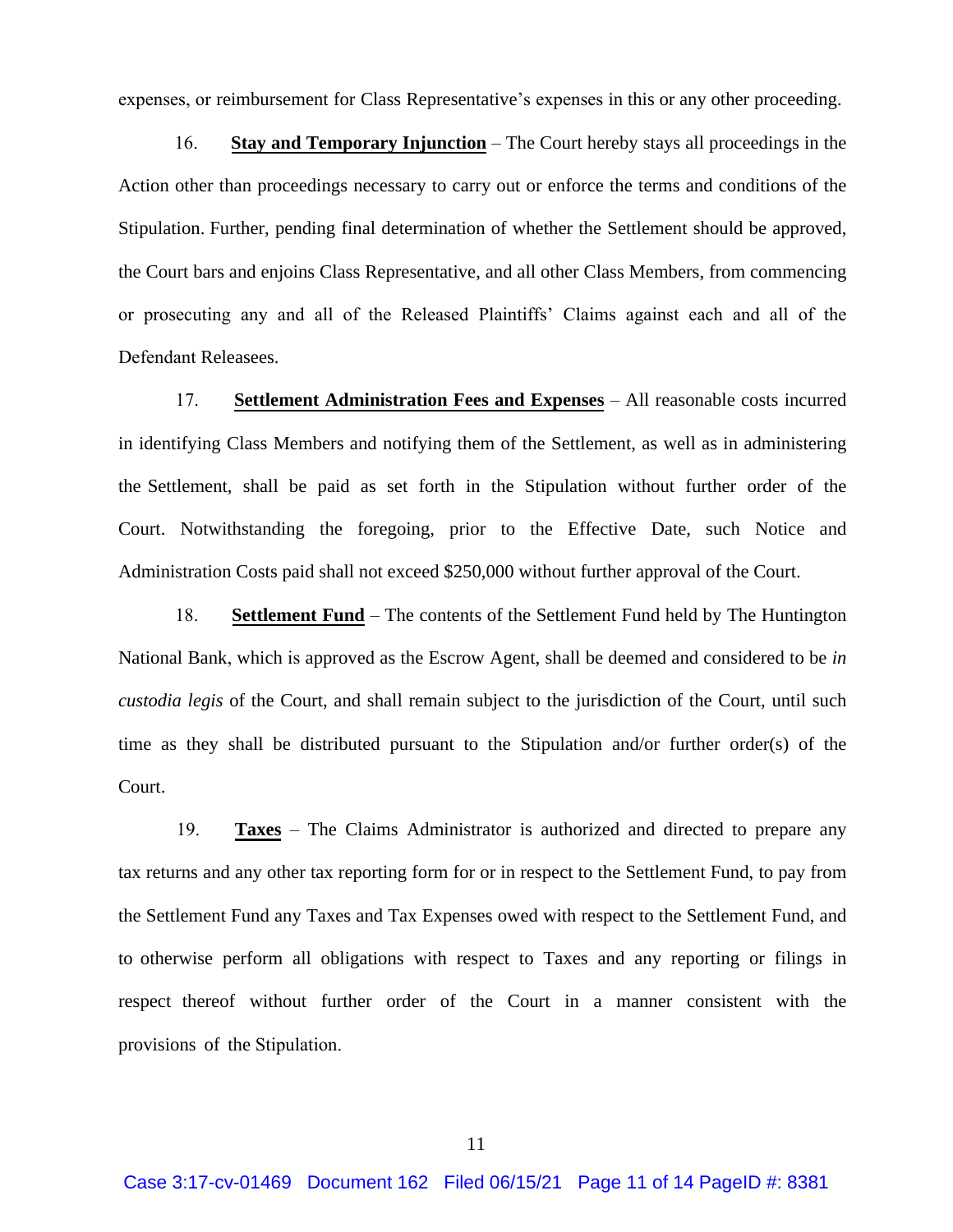20. **Termination of Settlement** – If the Settlement is terminated as provided in the Stipulation, the Settlement is not approved, or the Effective Date of the Settlement otherwise fails to occur, including as a result of any appeals, this Order shall be vacated, rendered null and void, and be of no further force and effect, except as otherwise provided by the Stipulation, and this Order shall be without prejudice to the rights of Class Representative, the other Class Members, and Defendants, and the Parties shall revert to their respective positions in the Action as of the date immediately prior to the execution of the Stipulation, as provided in the Stipulation.

 21. **Use of this Order** – Neither this Order, the Stipulation (whether or not consummated), including the exhibits thereto and the Plan of Allocation contained therein (or any other plan of allocation that may be approved by the Court), any class distribution order that may be approved by the Court, the negotiations leading to the execution of the Stipulation, nor any proceedings taken pursuant to or in connection with the Stipulation and/or approval of the Settlement (including any arguments proffered in connection therewith):

(a) shall be offered against any of the Defendant Releasees as evidence of, or construed as, or deemed to be evidence of, any presumption, concession, or admission by any of the Defendant Releasees with respect to the truth of any fact alleged by Class Representative or the validity of any claim that was or could have been asserted or the deficiency of any defense that has been or could have been asserted in this Action or in any other litigation, or of any liability, negligence, fault, or other wrongdoing of any kind of any of the Defendant Releasees or in any way referred to for any other reason as against any of the Defendant Releasees, in any arbitration proceeding or other civil, criminal, or administrative action or proceeding, other than such proceedings as may be necessary to effectuate the provisions of the Stipulation;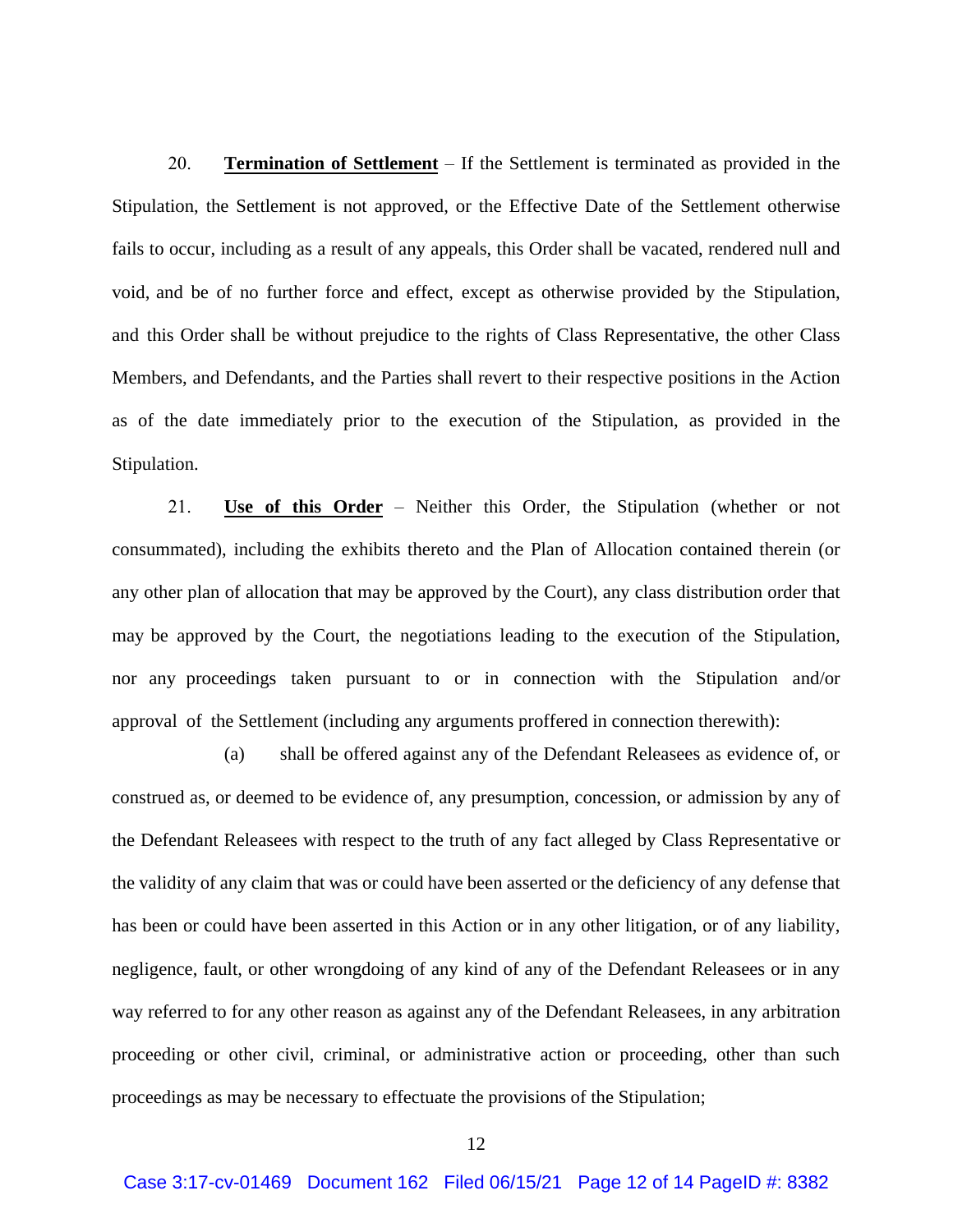(b) shall be offered against Class Representative or any of the Plaintiff Releasees, as evidence of, or construed as, or deemed to be evidence of, any presumption, concession, or admission by Class Representative or any of the Plaintiff Releasees that any of their claims are without merit, that any of the Defendant Releasees had meritorious defenses, or that damages recoverable in the Action would not have exceeded the Settlement Amount or with respect to any liability, negligence, fault, or wrongdoing of any kind, or in any way referred to for any other reason as against Class Representative or any of the Plaintiff Releasees, in any civil, criminal, or administrative action or proceeding, other than such proceedings as may be necessary to effectuate the provisions of the Stipulation; or

(c) shall be construed against any of the Releasees as an admission, concession, or presumption that the consideration to be given hereunder represents the amount which could be or would have been recovered after trial; provided, however, that if the Stipulation is approved by the Court, the Parties and the Releasees and their respective counsel may refer to it to effectuate the protections from liability granted hereunder or otherwise to enforce the terms of the Settlement.

22. **Supporting Papers** – Class Counsel shall file the opening papers in support of the proposed Settlement, the Plan of Allocation, Class Counsel's motion for an award of attorneys' fees and reimbursement of litigation expenses, and reimbursement for Class Representative's expenses no later than twenty-one (21) calendar days prior to the Settlement Hearing; and reply papers, if any, shall be filed and served no later than seven (7) calendar days prior to the Settlement Hearing.

23. **CAFA Notice** – Defendants shall, no later than ten (10) calendar days following the filing of the Stipulation with the Court, serve upon the appropriate state and federal officials a notice of the proposed Settlement in compliance with the requirements of the Class